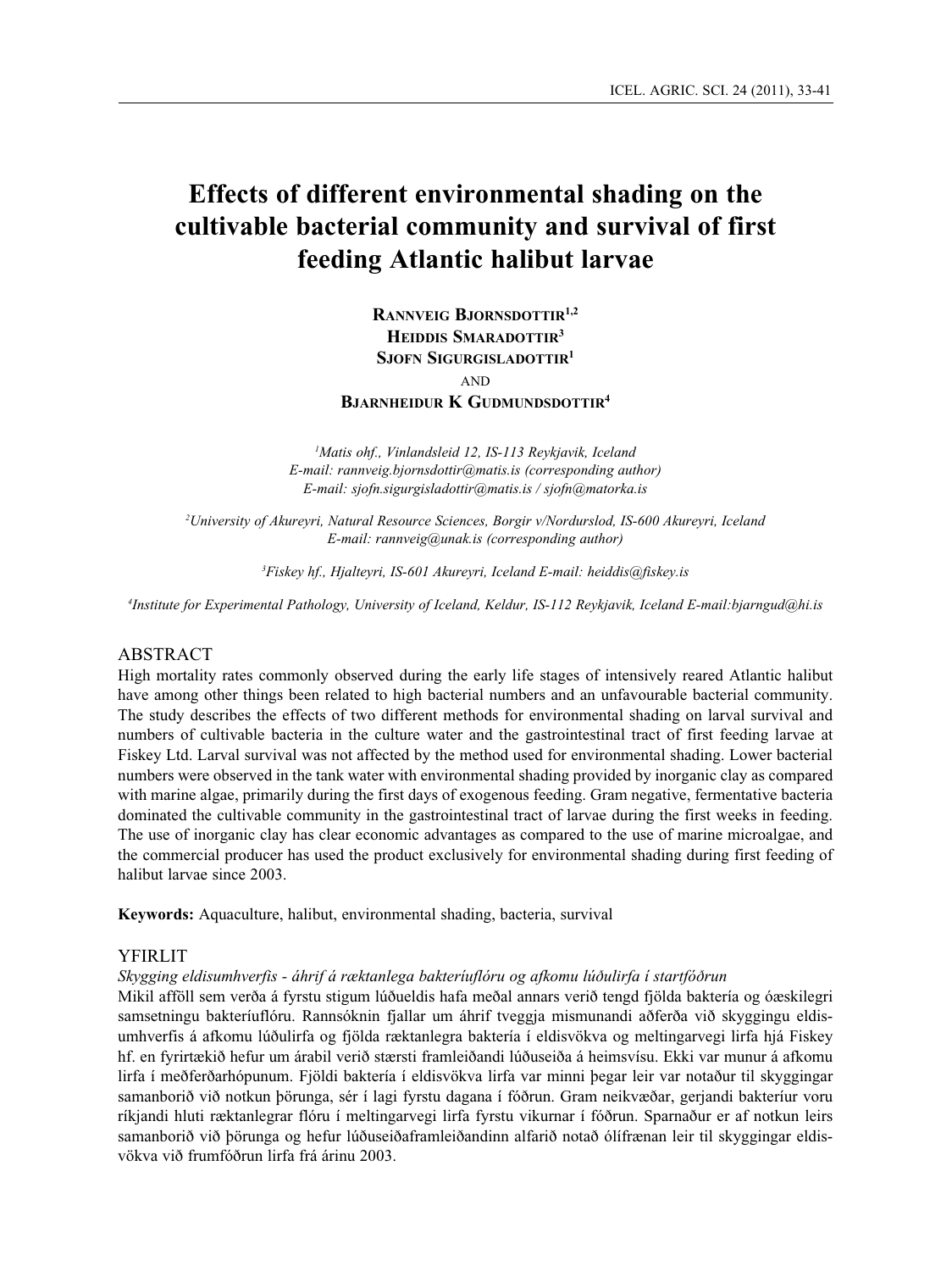#### INTRODUCTION

Atlantic halibut (*Hippoglossus hippoglossus* L.) is one of the highest valued flatfish species. It is a cold water species, characterised by a long larval yolk-sac stage following hatching, and a long period of live feed requirements under culture conditions (Shields 2001).

An overall poor survival rate is experienced during early life stages, occasionally resulting in total collapse in the production of individual batches and with only ~20% survival observed from hatching at Fiskey Ltd. in Iceland, the world's largest commercial producer. Larvae are given live feed during the first weeks of exogenous feeding and the appropriate concentration of marine microalgae is commonly added to the culture water in order to provide the appropriate shading effects needed for normal larval grazing behaviour (Mueller-Feuga 2000). The algae also serve as a feeding source and have been reported to be beneficial during early developmental stages of marine larvae (Muller-Feuga 2000, van der Meeren et al. 2007). It has furthermore been suggested that the algae have positive effects on the intestinal bacterial community of fish larvae but may at the same time be carriers of opportunistic pathogens (Liao et al. 2003, Makridis et al. 2006, Olsen et al. 2000). The association of *Vibrio* bacteria with marine organisms is well documented and beneficial effects have been suggested for various *Vibrio* sp. that have been identified as a part of the natural bacterial community of fish (Austin et al. 1995, Olafsen 2001). Many *Vibrio* species have furthermore been recognised as opportunistic pathogens in marine fish species, reflecting the vast diversity of species belonging to this group (Egidius 1987). Organic debris from dead larvae, the live feed and algal supplements are a reservoir of organic material that supports bacterial growth (Ritar et al. 2004). A general understanding of the bacterial community associated with rearing of marine larvae is therefore required for improved rearing performances (Olafsen 2001).

The aim of the present work was to study the cultivable bacterial community in relation to survival of first feeding halibut larvae when two different methods were used for providing environmental shading. The work describes the bacterial numbers in the culture water and in the gastrointestinal tract of larvae from a large number of production units at a commercial production site during 1999-2002, with shading provided by either marine microalgae or inorganic clay.

## MATERIALS AND METHODS

The effects of different environmental shading were studied in larvae originating from three distinct spawning groups of halibut broodfish using marine microalgae during 1999-2000 and from other three spawning groups using inorganic clay during 2001-2002. Samples of larvae and their culture water were collected from all production units (tanks) of each spawning group studied  $(\sim 20 \text{ tanks group}^{-1})$ .

Samples were collected from each tank after one-five days of feeding and then at approximately weekly intervals for a period of 51 days. Only time points with sampling from a minimum of seven tanks for each treatment (7-12 tanks) were selected for calculation of the average numbers of cultivable bacteria in surface sterilized larvae and their tank water.

# *Production methods and evaluation of larval success*

Fertilized eggs were kept in  $0.25$  m<sup>3</sup> tanks at 5.0–5.3 °C for 14 days prior to surface disinfection using 400 ppm glutaraldehyde and transferring to  $10 \text{ m}^3$  silos where the eggs hatched. The yolk sac larvae were held at 5.0– 5.3 °C for ~50 days prior to transferring to first feeding tanks  $(3.5 \text{ or } 7.0 \text{ m}^3)$ , fed with 24 h cultures of fatty acid enriched *Artemia franciscana* nauplii originating from the Great Salt Lake in Utah, USA. The larvae were fed twice a day for  $\sim 60$  days at 11 °C, when weaning onto formulated feed was started. The microalgae, *Tetraselmis suecica* (diameter 7-10 µm) and *Isochrysis galbana* (diameter 5-6 µm) were cultured semi-continuously, with renewal rates between 10-50%. A mixture of *T. suecica*  and *I. galbana*  $(\sim 1/3$  and  $2/3$ , respectively) was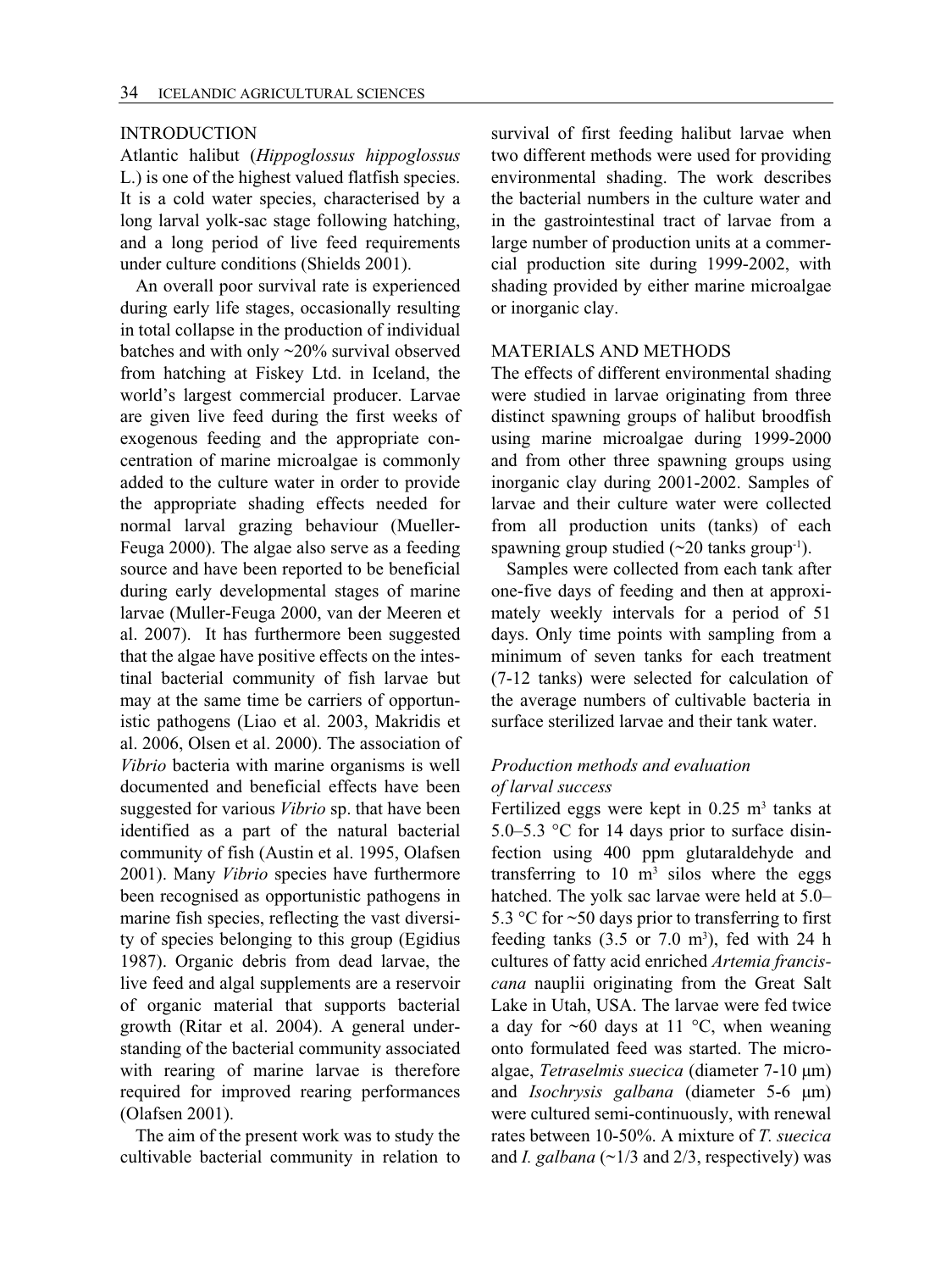added to the tank water of larvae prior to the first of two daily rations of Artemia fed to the tanks. For algal culturing, fluorescent lamps provided an illumination of 15,000-20,000 lux with a photoperiod of 16:8 hours of light:dark.

The algae were added to the tank water in progressive amounts from the onset of first feeding  $(\sim 200$  million algae mL<sup>-1</sup>) until the end of the first feeding period (~100 million algae mL<sup>-1</sup>). The concentration of the inorganic clay (particle size  $\leq$  5 µm) was visually adjusted in order to achieve similar shading effects at different periods during first feeding of larvae  $(0.0030 - 0.0015 \text{ g L}^{-1})$ . Larval survival was evaluated at the onset of weaning unto formulated feed, calculated from the estimated number of yolk sac larvae transferred to each tank at the onset of exogenous feeding.

## *Sampling and sample preparation*

Tank water samples were collected in sterile 250 mL glass bottles that were opened 5-10 cm below the water surface. Larvae were collected using a mesh net and then transferred to sterile 100 mL glass bottles along with seawater from the respective tank. Samples from daily produced cultures of enriched *Artemia* were collected at approximately weekly intervals throughout both periods. Samples were kept chilled on transport to the laboratory where they were processed within 3-5 h post collection. All samples were collected prior to the first of two daily additions of marine microalgae or inorganic clay to the tanks and processed as previously described (Bjornsdottir et al. 2009). Briefly, a group of  $\sim$ 10 (51 days after onset of first feeding, dpff) to  $\sim$ 100 (0 dpff) larvae were anaesthetized using Hypnodil ( $51\mu$ g mL<sup>-1</sup>). The larvae were then surface sterilized in a solution of 0.1% benzalkonium chloride for 30 sec followed by rinsing three times in a solution of sterile 2% NaCl. Enumeration was followed by homogenization in a tenfold w/w dilution of peptone-seawater containing 0.1% w/v Bacto peptone.

# *Analysis of the cultivable bacterial community*

Colony forming units (CFU) were determined by cultivation at 15  $\degree$ C for 5-7 days on marine agar plates (MA; Difco) and CFU of presumptive *Vibrio* bacteria on thiosulphate citrate bile salt sucrose agar plates (TCBS; Oxoid).

Results are expressed as the mean numbers of CFU  $mL^{-1}$  and larvae<sup>-1</sup> from a minimum of seven production units at each sampling date. Twelve randomly selected colonies were picked from MA plates containing 25 - 250 CFU plate<sup>-1</sup> and sub-cultured at 15  $\rm{^{\circ}C}$  to ensure purity before grouping a total of 3,500 isolates to Gram negative fermentative and non-fermentative rods. The fermentative activity was determined as the ability to dissimilate glucose according to the modified method of Lemos and his co-workers (1985). Duplicate tubes containing 5 mL of oxygen depleted medium were then inoculated and results recorded after incubation with and without a paraffin seal for 7, 14 and 28 days at 15 °C.

#### *Statistical analysis*

Data were analysed using SigmaStat® release 3.5 (Systat Software, Inc. CA 94804-2028 USA). The normality of the data distribution was analysed using the Kolmogorov-Smirnov test. Bacterial numbers are expressed as mean  $\pm$  S.D. in the tank water and larvae from a minimum of seven tanks at the sampling points selected. A *t*-test was used to analyse the difference in bacterial numbers between the groups at each sampling point. Differences were considered statistically significant when *p*<0.05. Mean values of larval survival in tanks with environmental shading provided by marine microalgae or inorganic clay were compared using a *t*-test. A regression analysis was used to analyse the relationship between larval survival and bacterial numbers at selected sampling points.

## RESULTS

#### *Tank water environment*

A rapid increase in bacterial numbers in the tank water was observed during the first days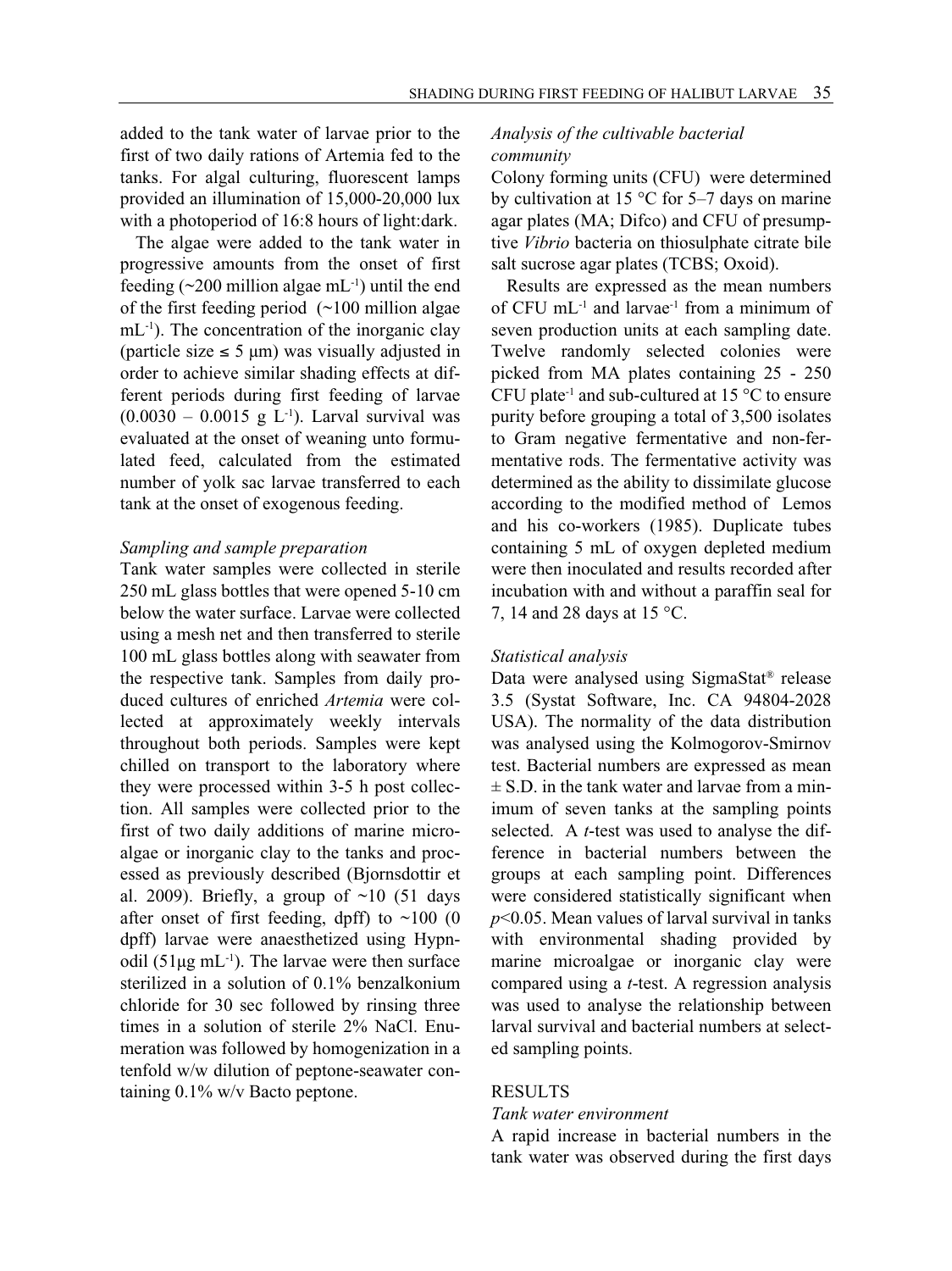

Figure 1. Number of colony forming units (CFU) in tank water of first feeding larvae, with environmental on thiosulphate citrate bile salt sucrose (TCBS) agar (presumptive *Vibrio* bacteria); (C) CFU of fermentative in a minimum of seven tanks from each group at each sampling date. Statistically significant directness<br>in bacterial numbers between the two groups are denoted with an asterisk (\*). shading provided by marine algae ( $\Box$ ) or inorganic clay ( $\Box$ ): (A) CFU on marine agar (MA); (B) CFU Gram negative bacteria; (D) CFU of non-fermentative Gram negative bacteria. Shown are mean values  $\pm$ S.D. from a minimum of seven tanks from each group at each sampling date. Statistically significant differences

The highest numbers of CFU on MA were MA in tank water samples (Fig. observed 15 dpff with environmental shading provided by marine algae  $(1.1*10<sup>6</sup> \pm 10<sup>6</sup>$  CFU  $mL^{-1}$ ), but relatively late during first feeding  $(36-37 \text{ dpff})$  with the addition of inorganic clay  $(2.51*10^5 \pm 10^5 \text{ CFU} \text{ mL}^{-1})$ . Statistical analysis revealed significantly lower CFU on MA in the tank water with shading provided by inorganic clay as compared to marine microalgae, after 1 ( $p=0.009$ ) as well as 13 (*p*≤0.001), 15 (*p*=0.006) and 28 (*p*=0.014) days in feeding.

The CFU on TCBS were generally 100 to

in feeding larvae with *Artemia* (Figure 1A). 1000 times lower than the observed CFU on<br>The highest graduate of CFU and A a set and instead, at the research (City and A  $\beta$  4D) 1000 times lower than the observed CFU on MA in tank water samples (Figures 1A & 1B). observed 15 dpff with environmental shading The highest numbers were observed at 15 dpff  $\frac{11.1 \text{ h}}{20.8 \times 10^{4} \text{ m}}$  The highest numbers were observed at 15 dpff with the addition of marine algae  $(0.8*10<sup>4</sup>)$  $\pm 10^4$  CFU mL<sup>-1</sup>), compared to a week earlier with the addition of inorganic clay  $(1.0*10<sup>3</sup>)$  $\pm 10^3$  CFU mL<sup>-1</sup>). Significantly lower numbers of CFU on TCBS were observed in tank water after 1 ( $p=0.01$ ) as well as 13 ( $p=0.025$ ) and 15 (p=0.024) days in feeding with the addition of inorganic clay as compared to marine microalgae. Grouping of the isolates to fermentative and non-fermentative Gram negative rods revealed a relative dominance of fermentative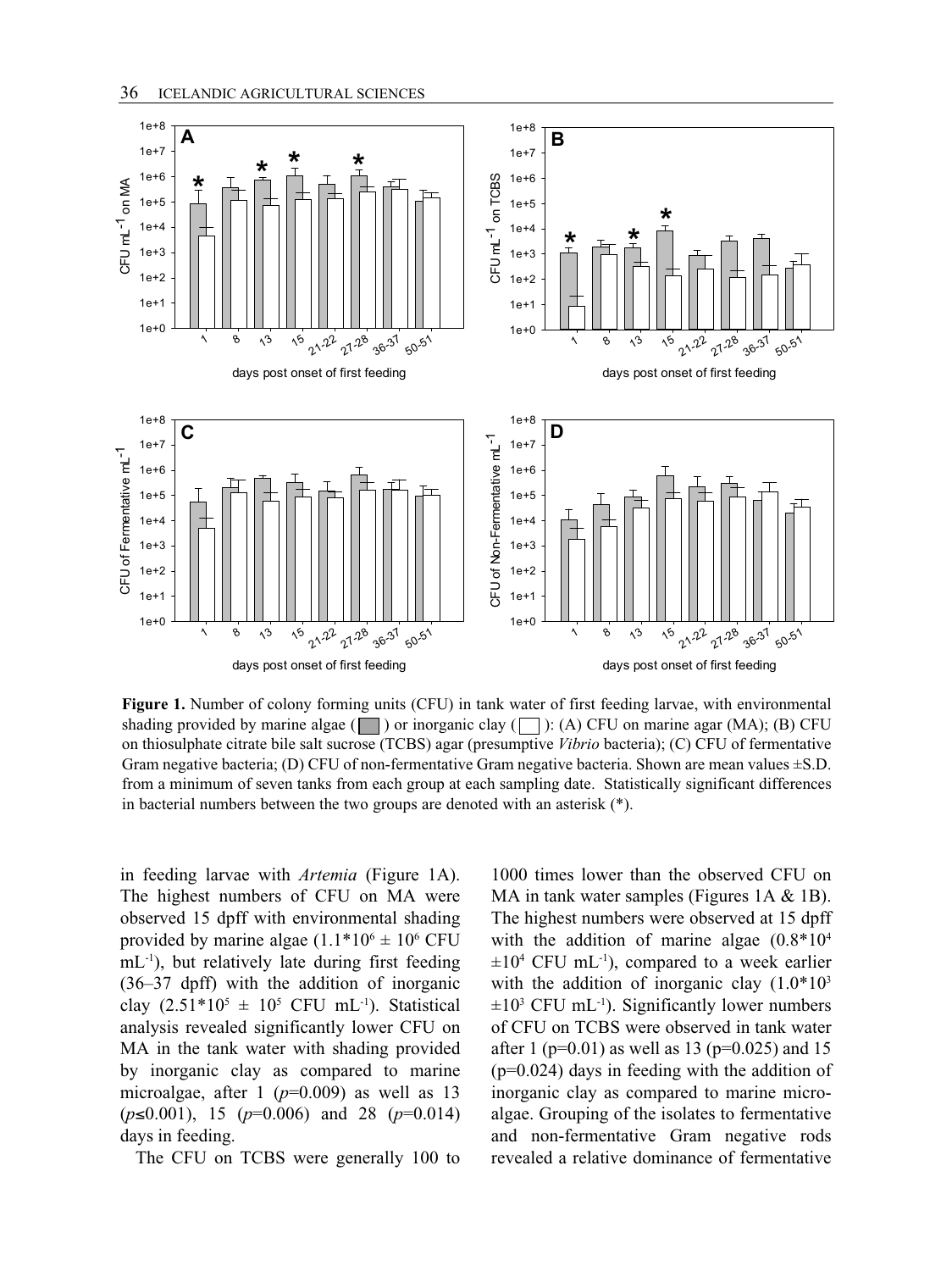**Table 1.** Number of colony forming units (CFU) in surface sterilized larvae sampled from individual producmicroalgae (A) or inorganic clay (C). Also shown are the spawning group origin (1999-2002), tank numbers  $\frac{1}{2}$ tion units 13-15 days after onset of exogenous feeding, with environmental shading provided either by marine and larval survival (%) in the corresponding production units, calculated at the end of the first feeding period and based on the total number of yolk sac larvae transferred to each tank at the onset of feeding.

| Tank No. | Marine microalgae<br><b>CFU</b><br><b>CFU</b> |                           | <b>Survival</b> | Tank No.    | Inorganic clay<br><b>CFU</b><br><b>CFU</b> |              | <b>Survival</b> |
|----------|-----------------------------------------------|---------------------------|-----------------|-------------|--------------------------------------------|--------------|-----------------|
|          | $(MA)^{\dagger}$                              | $(TCBS)^{\dagger\dagger}$ | (%)             |             | $(MA)^{\dagger}$                           | (TCBS)<br>Ħ  | (%)             |
| 1999-A16 | $1.1*104$                                     | $0.4*10^3$                | 45              | 2001-C12    | $7.4*10^{4}$                               | $1.4*10^3$   | 25              |
| 1999-A5  | $4.7*10^{4}$                                  | $35.0*10^3$               | 75              | 2001-C16    | $20.1*10^{4}$                              | $4.2*10^3$   | 23              |
| 1999-A12 | $6.0*10^{4}$                                  | $7.9*10^3$                | 70              | 2001-C18    | $15.6*10^{4}$                              | $8.5*10^3$   | $\theta$        |
| 1999-A2  | $5.6*10^{4}$                                  | $4.5*10^{3}$              | 64              | 2001-C15    | $2.2*104$                                  | $1.4*10^3$   | 52              |
| 1999-A9  | $4.7*10^{4}$                                  | $2.1*10^3$                | 30              | 2001-C7     | $7.1*10^{4}$                               | $2.6*10^3$   | 47              |
| 1999-A18 | $14.9*10^{4}$                                 | $4.0*10^3$                | $\overline{7}$  | 2001-C14    | $5.3*10^{4}$                               | $1.3*10^3$   | 66              |
| 1999-A6  | $16.6*10^{4}$                                 | $43.3*10^3$               | 71              | 2002-C15    | $39.7*10^{4}$                              | $5.0*10^3$   | 36              |
| 1999-A11 | $17.2*10^{4}$                                 | $3.7*10^3$                | 10              | $2002 - C4$ | $20.1*10^{4}$                              | $0.9*10^3$   | 70              |
| 2000-A1  | $13.3*10^{4}$                                 | $7.1*10^3$                | 73              | 2002-C13    | $3.6*10^{4}$                               | $1.3*10^3$   | 75              |
| 2000-A2  | $7.6*10^{4}$                                  | $59.6*10^3$               | 33              | 2001-C8     | $3.0*10^{4}$                               | $2.0*10^3$   | 54              |
| 2000-A10 | $0.5*10^{4}$                                  | $0.5*10^3$                | 5               |             |                                            |              |                 |
| 2000-A12 | $11.0*10^{4}$                                 | $0.7*10^3$                | $\mathbf{0}$    |             |                                            |              |                 |
| Mean     | $8.6*10^{4}$                                  | $14.1*10^{3}$             | 40.3            | Mean        | $12.4*10^{4}$                              | $2.8*10^{3}$ | 44.8            |
| S.D.     | $6*10^4$                                      | $20*10^3$                 | 30              | S.D.        | $12*10^4$                                  | $2*10^3$     | 24              |
|          |                                               |                           |                 |             |                                            |              |                 |

*† Marine Agar* 

*†† Thiosulphate Citrate Bile Salt Sucrose Agar* 

Gram negative bacteria in the tank water from both groups at most sampling dates (Figure 1C & 1D). Similar numbers of fermentative bacteria were found in both groups at all sampling dates (*p*=0.07-0.2).

#### *Halibut larvae*

Statistical analysis revealed significantly lower CFU on MA in larvae after 1 ( $p=0.001$ ) and 36 (p=0.017) days in feeding with environmental shading provided by clay as compared with algae, but significantly higher numbers were observed with clay after 13 (*p*=0.008) days in feeding (Figures 2A). No significant differences in CFU numbers on TCBS were observed between the two groups at any of the sampling points  $(p=0.06-0.9)$ . The highest numbers of CFU were reached after two weeks in feeding with the addition of inorganic clay  $(6.8*10<sup>5</sup>)$  $\pm 10^5$  CFU larvae<sup>-1</sup> on MA and 2.5\*10<sup>4</sup> $\pm 10^4$ CFU larvae-1 on TCBS), but only towards the end of the first feeding period with the addition of marine algae  $(1.1*10<sup>6</sup> \pm 10<sup>6</sup>$  CFU larvae<sup>-1</sup> on

MA and  $1.4*10<sup>5</sup> \pm 10<sup>5</sup>$  CFU larvae<sup>-1</sup> on TCBS) (Figure 2A & 2B).

No significant relationship was observed between larval survival in individual production units, calculated at the end of the first feeding period, and the numbers of CFU on MA in larvae from the respective production units after two weeks in feeding (Table 1). Larval survival was, however, found to be positively correlated to the numbers of CFU on TCBS observed in larvae after two weeks in feeding with environmental shading provided by inorganic clay  $(p=0.005)$ .

Grouping of the isolates to fermentative and non-fermentative heterotrophic Gram negative bacteria revealed significantly higher numbers of fermentative bacteria in larvae already after the first day in feeding  $(p=0.012)$ , but the numbers were significantly lower after two weeks in feeding  $(p=0.019)$  with environmental shading provided by marine algae as compared with inorganic clay (Figure 2C). The numbers of non-fermentative bacteria were also found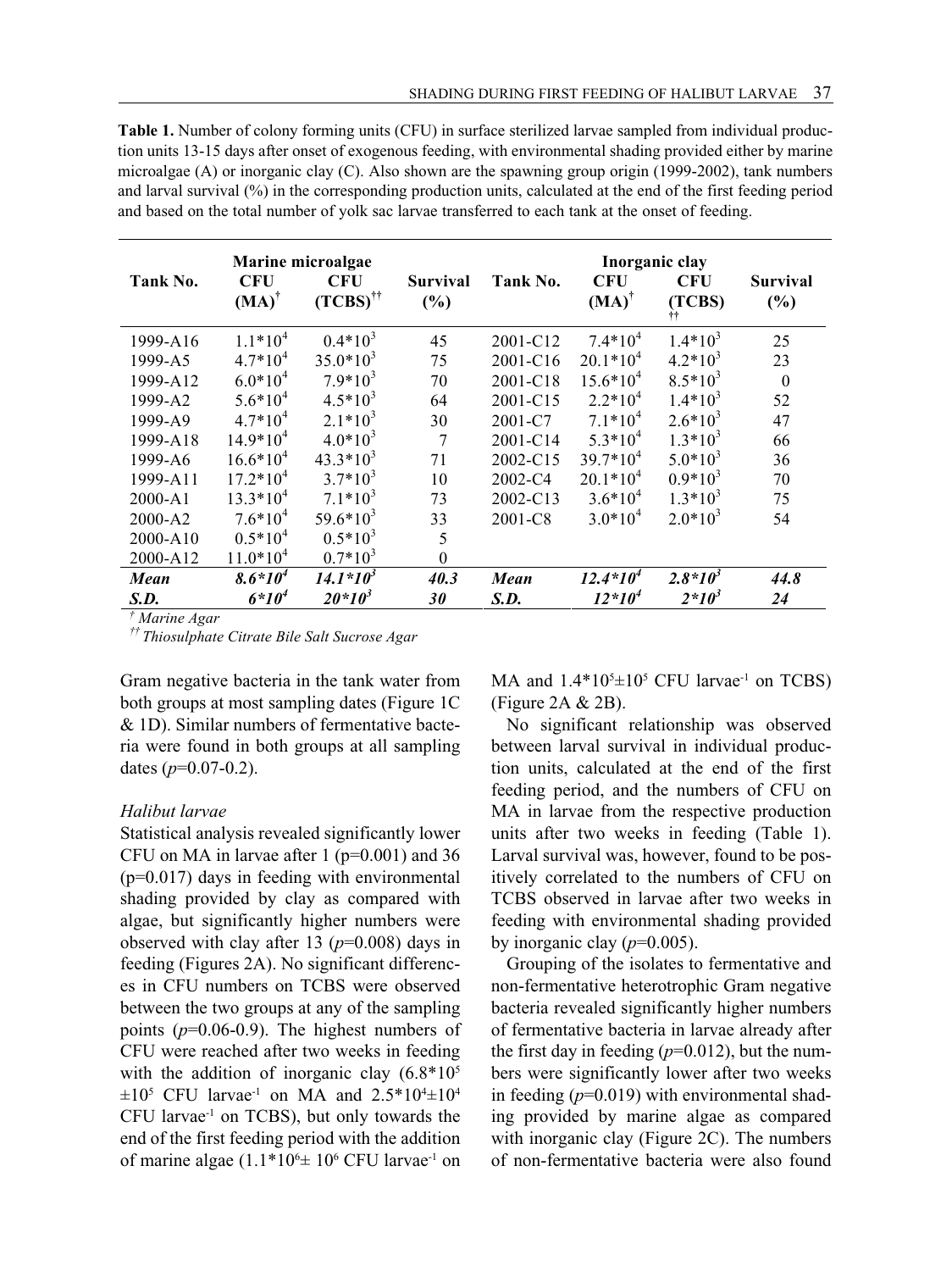

Figure 2. Number of colony forming units (CFU) in surface sterilized larvae from tanks with environmental thiosulphate citrate bile salt sucrose (TCBS) agar (presumptive *Vibrio* bacteria); (C) CFU of fermentative from a minimum of seven tanks from each group at each sampling date. Statistically significant differences shading using marine algae ( $\Box$ ) or inorganic clay ( $\Box$ ): (A) CFU on marine agar (MA); (B) CFU on Gram negative bacteria; (D) CFU of non-fermentative Gram negative bacteria. Shown are mean values  $\pm$ S.D. in bacterial numbers between the two groups are denoted with an asterisk  $(*)$ .

to accumulate during the first 13-15 days of The survival of first fe feeding, but no significant difference in num-<br>vidual tank units varied bers was observed between the two groups at any of the sampling points (Figure 2D). to accumulate during the first 13-15 days of The survival of first fee feeding, but no significant difference in num-<br>bers was observed between the two groups at values ranging between any of the sampling points (Figure 2D

An analysis of the cultivable bacterial community of the live feed revealed no significant differences during the two periods studied. Mean numbers of  $2.1*10<sup>7</sup> \pm 10<sup>7</sup>$  CFU on MA  $g^{-1}$  and 2.4\*10<sup>6</sup>  $\pm 10^6$  CFU on TCBS  $g^{-1}$  wet weight of *Artemia* were observed during the period with environmental shading provided by marine microalgae (n=28) and  $0.4*10<sup>7</sup> \pm 10<sup>7</sup>$ CFU on MA  $g^{-1}$  and  $1.1*10^6 \pm 10^5$  CFU on TCBS  $g^{-1}$  during the period with environmental shading provided by inorganic clay (n=20).

The survival of first feeding larvae in indifeeding, but no significant difference in num-<br>vidual tank units varied considerably, with values ranging between 0-75% during both any of the sampling points (Figure 2D). periods (Table 1). Larval survival in the two groups was not found to differ significantly  $(p=0.7)$ .

## DISCUSSION

The work summarizes the results from a three year study of the cultivable bacterial community of first feeding halibut larvae and their tank water related to larval survival at a commercial hatchery, with environmental shading provided by either marine algae or inorganic clay. The use of inorganic clay for environ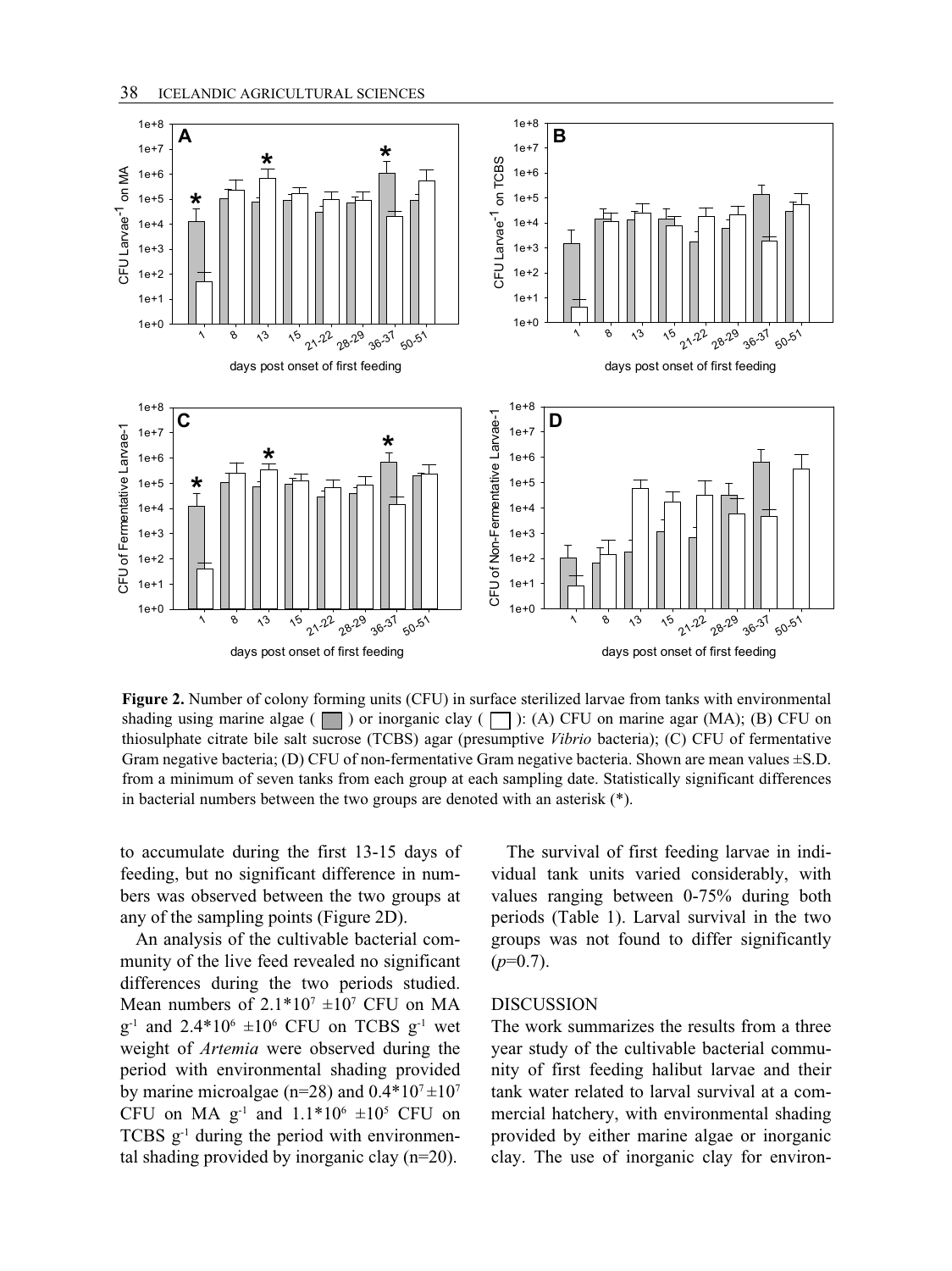mental shading was not found to affect larval survival. The elevated bacterial numbers observed following introduction of algae into the system may be the result of increased organic nutrient availability that has been found to support the multiplication of opportunistic bacteria (Nakase & Eguchi 2007, Olafsen 2001). With the addition of marine algae, the highest bacterial numbers were observed after approximately two weeks of feeding, while similar numbers were observed between 8-50 days in feeding with the addition of inorganic clay. A sudden and often extensive death of larvae is commonly experienced after about two weeks in feeding in the production of halibut larvae at Fiskey Ltd. Highly variable bacterial numbers were observed in the culture water during the first two weeks of feeding live *Artemia* to larvae, however, without any relationship with larval survival observed.

The intestinal bacterial community of marine larvae is established by the ingestion of bacteria by drinking long before the larvae actually start feeding, and elevated numbers of bacteria and poor water quality have been suggested as factors affecting the survival and overall quality of larvae (Olafsen 2001). The microalgae are, however, believed to improve the nutritional value of the live feed and have furthermore been suggested to positively affect the composition of the intestinal flora of fish larvae as bacterial selecting factor (Austin et al. 2006, Liao et al. 2003, Marques et al. 2006, Nakase et al. 2007, Olsen et al. 2000). A positive relationship was observed between the numbers of cultivable bacteria (CFU on MA) and presumptive *Vibrio* bacteria (CFU on TCBS) in the tank water after one and three weeks in feeding and with environmental shading provided only by inorganic clay. As previously suggested (Bergh et al. 1994), the lack of a significant relationship between the numbers of CFU on MA and TCBS in larvae after two weeks of feeding may indicate a shift in the groups dominating the bacterial community of larvae during this period. Following this period, further larval mortalities are rarely to be expected. The similar bacterial numbers

found in the tank water when the first feeding proceeded may furthermore indicate improved stability, as previously suggested (Eddy & Jones 2002).

Recovery of bacteria from the marine environment has proven inconclusive by culturing methods and the cultivable part of the bacterial community has been found to represent only a small part of the microbial diversity in environmental samples (Hongoh et al. 2003). A community dominated by fast-growing bacteria may, however, to a large extent be recoverable on traditional nutrient media (Bjornsdottir et al. 2009, Tolomei et al. 2004). The TCBS medium is commonly used for isolation of presumptive *Vibrio* bacteria and a satisfactory recovery of *Vibrio* bacteria from fish as well as environmental samples has been obtained (Olsen et al. 2000, Tolomei et al. 2004). A relationship between *Vibrio* spp. and marine algae has been reported and *Vibrio* spp. have commonly been found to dominate the bacterial community of the live feed of marine fish larvae (Olsen et al. 2000, Verner-Jeffreys et al. 2003). Presumptive *Vibrio* bacteria dominated the cultivable bacterial community of larvae in the present study, emphasizing the importance of the enumeration of *Vibrio* spp. when studying the bacterial community during early developmental stages of marine larvae. The addition of inorganic clay was found to result in reduced numbers of presumptive *Vibrio* in tank water, however, without affecting overall larval survival at the end of the first feeding period. An analysis of the tank water containing larvae of a common silo origin furthermore revealed lower numbers of CFU on TCBS during the first three weeks in feeding with environmental shading provided by inorganic clay as compared to marine algae (Bjornsdottir et al. unpublished data). Also, lower numbers of CFU on both MA and TCBS were observed in surface sterilized larvae from the respective tank units during the first days in feeding with environmental shading provided by inorganic clay as compared to marine algae. The lower initial numbers of bacteria and the sudden increase in the numbers of cultivable bacteria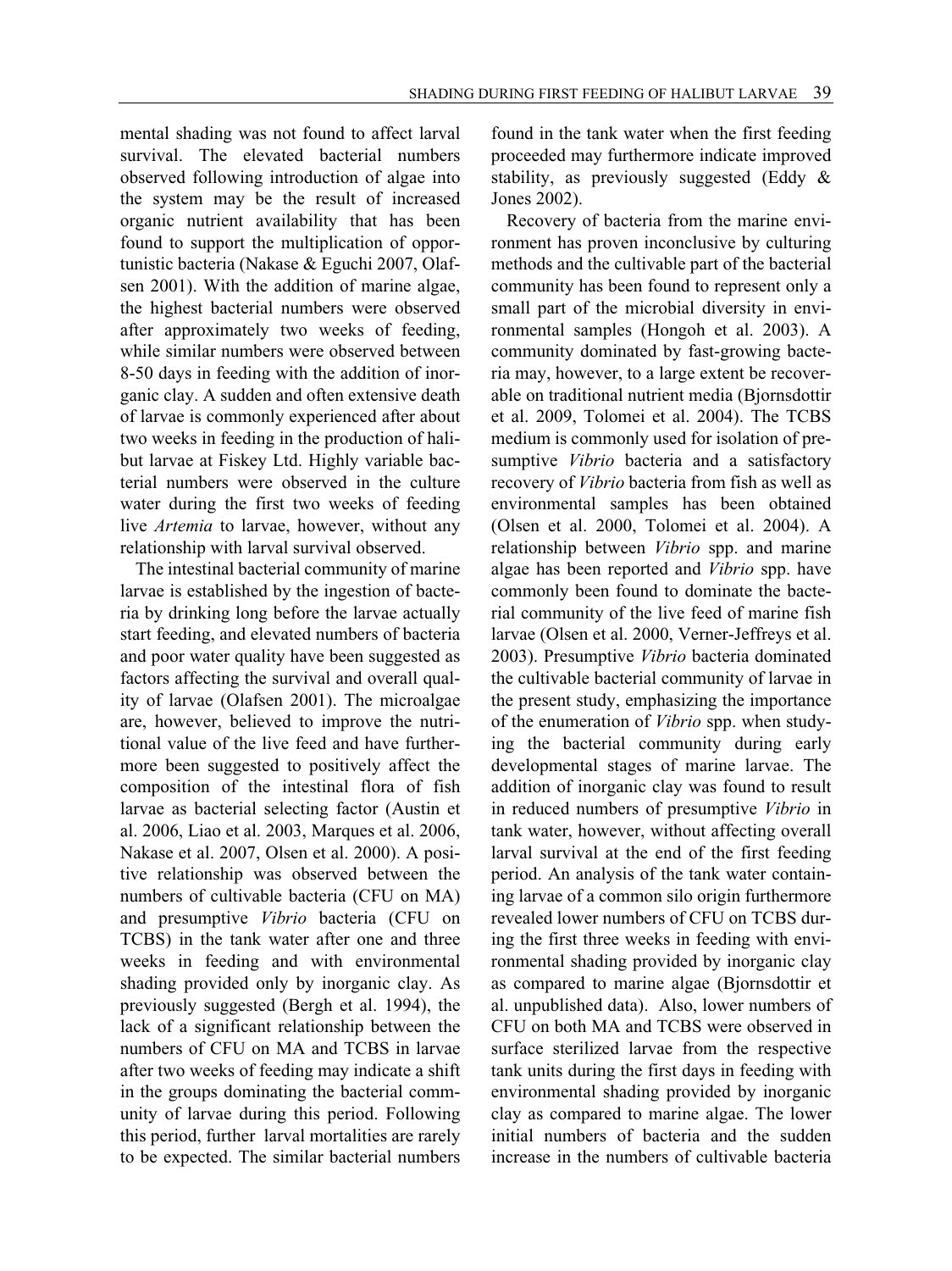observed in larvae during the first days in feeding when inorganic clay was used as compared with marine algae may, however, indicate an immediate colonization of the bacterial community carried to the larvae through the live feed, as has previously been suggested (Verner-Jeffreys et al. 2003). A diverse bacterial community established by non-opportunists has been suggested to inhibit the proliferation of opportunistic pathogenic bacteria in the culture water as well as in the gastrointestinal tract of larvae. Thus, maintaining good water quality by reducing the overall substrate for bacterial growth may prevent the establishment of unfavourable opportunistic bacteria (Olafsen 2001). Considerable production costs are associated with maintaining the algal cultures, but only minimal costs are associated with purchasing inorganic clay. The clay may furthermore be sterilized prior to use, while there is a pending risk of contamination of the algal cultures, with periodic collapses commonly experienced and adversely affecting the overall production safety. Hence, there has been a significant pressure to replace the algae and the annual production costs have been reduced by 50,000-100,000 euros by the use of inorganic clay as compared with marine microalgae at Fiskey Ltd. Marine microalgae are, however, generally considered an essential nutritional supplement and are consequently commonly applied in intensive production of marine fish larvae (Rocha et al. 2008, van der Meeren et al. 2007).

## ACKNOWLEDGEMENTS.

The work was supported by the Icelandic Research Fund. The authors thank Maria Petursdottir at Matis ohf. and Svanhildur Gunnarsdottir at the Icelandic Fisheries Laboratories for technical assistance. Employees at Fiskey Ltd. are acknowledged for active contribution through collection and transport of samples to the laboratory.

#### REFERENCES

- **Austin B, Baudet E & Stobie M 2006.** Inhibition of bacterial fish pathogens by *Tetraselmis suecica. Journal of Fish Diseases* 15, 55-61.
- **Austin B, Stuckey LF, Robertson PAW, Effendi I & Griffith DRW 1995.** A probiotic strain of Vibrio alginolyticus effective in reducing diseases caused by Aeromonas salmonicida, *Vibrio anguillarum* and *Vibrio ordalii. Journal of Fish Diseases* 18, 93-96.
- **Bergh O, Naas KE & Harboe T 1994.** Shift in the intestinal microflora of Atlantic halibut (*Hippoglossus hippoglossus*) larvae during first feeding. *Canadian Journal of Fisheries and Aquatic Sciences* 51, 1899-1903.
- **Bjornsdottir R, Johannsdottir J, Coe J, Smaradottir H, Agustsson T, Sigurgisladottir S & Gudmundsdottir BK 2009.** Survival and quality of halibut larvae (*Hippoglossus hippoglossus* L.) in intensive farming: possible impact of the intestinal bacterial community. *Aquaculture* 286, 53-63.
- **Eddy SD & Jones SH 2002.** Microbiology of summer flounder *Paralichthys dentatus* fingerling production at a marine fish hatchery. *Aquaculture*  211, 9-28.
- **Egidius E 1987.** Vibriosis: Pathogenicity and pathology. A review. *Aquaculture* 67, 15-28.
- **Hongoh Y, Yuzawa H, Ohkuma M & Kudo T 2003.** Evaluation of primers and PCR conditions for the analysis of 16S rRNA genes from a natural environment. *FEMS Microbiology Letters* 221, 299-304.
- **Lemos ML, Toranzo AE & Barja JL 1985.** Modified medium for the oxidation-fermentation test in the identification of marine-bacteria. *Applied and Environmental Microbiology* 49, 1541-1543.
- **Liao WR, Lin JY, Shieh WY, Jeng WL & Huang R 2003.** Antibiotic activity of lectins from marine algae against marine vibrios. *Journal of Industrial Microbiology and Biotechnology* 30, 433-439.
- **Makridis P, Costa RA & Dinis MT 2006.** Microbial conditions and antimicrobial activity in cultures of two microalgae species, *Tetraselmis chuii*  and *Chlorella minutissima*, and effect on bacterial load of enriched *Artemia metanauplii*. *Aquaculture* 255, 76-81.
- **Marques A, Thanh TH, Sorgeloos P & Bossier P 2006.** Use of microalgae and bacteria to enhance protection of gnotobiotic *Artemia* against different pathogens. *Aquaculture* 258, 116-126.